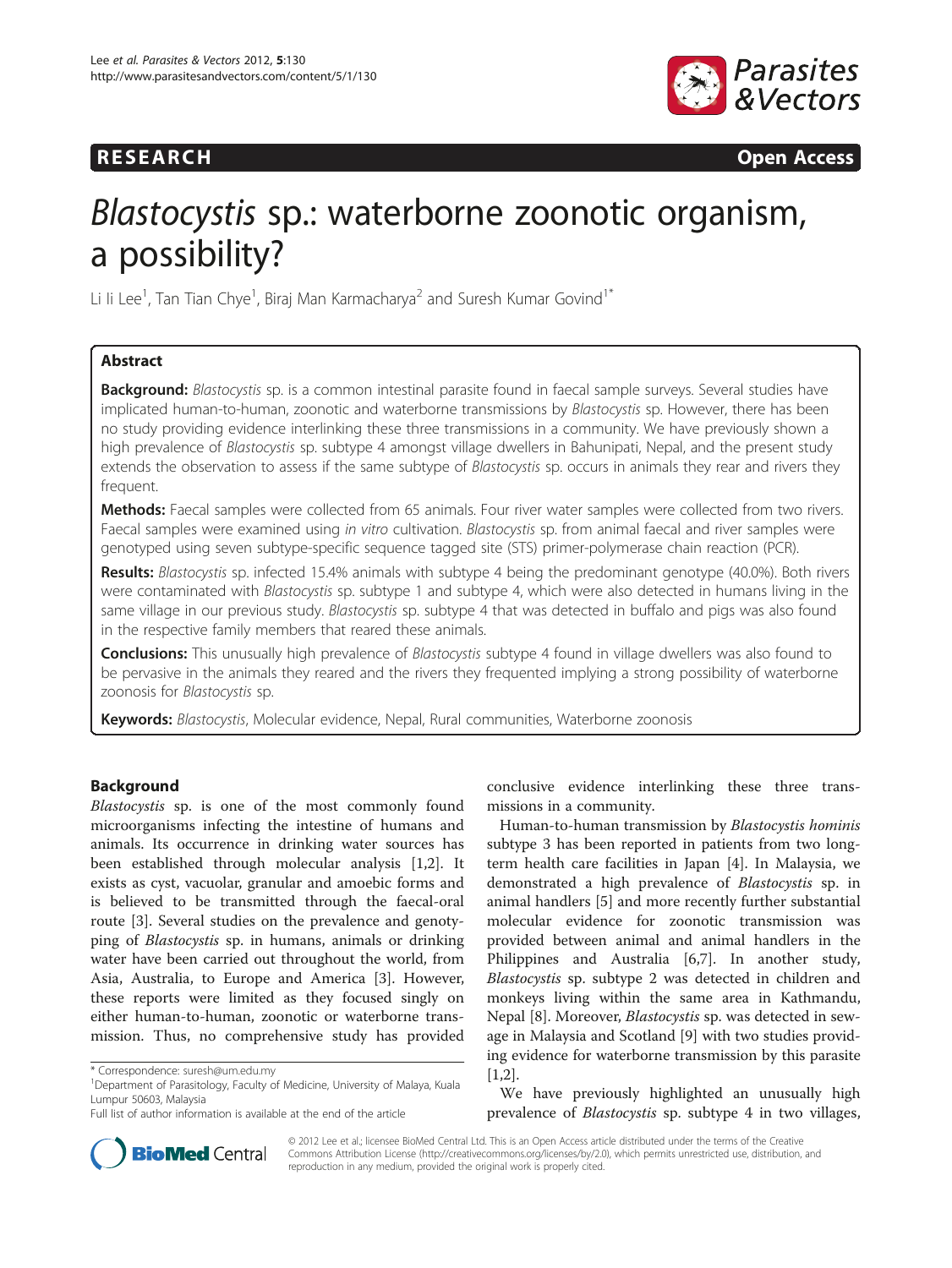namely Bolde Phediche (76.9%; 30/39) and Bahunipati (95.8%; 23/24) in Nepal [[10](#page-3-0)]. During the human faecal sample collection for the previous study in Bahunipati, we had also collected animal faecal sample and water samples. Therefore, we extended the observation in the present study by determining the prevalence of the organism in animal faeces and water sources in Bahunipati, where the prevalence of Blastocystis sp. of subtype 4 was higher in this rural community.

# Methods

#### Study area and population

A cross-sectional survey was conducted in a rural village located at Bahunipati in Sindhupalchowk District, Nepal, in November 2009 (Figure 1). This survey was carried out concurrently with human faecal sample collection in the previous study [\[10](#page-3-0)]. It is a hilly settlement with agricultural areas and animal farming activities being their livelihood. Faecal samples from 65 animals, including 19 buffaloes, six cows, 29 goats and 11 pigs were collected. These animals were reared by the respective villagers who participated in the previous study [\[10\]](#page-3-0). Ethical clearance for the present study was obtained from the Institutional Review Committee of Kathmandu University School of Medical Science/ Dhulikhel Hospital (IRC-KUSMS) with an ethical approval number of 04/10.

# Faecal examinations

Faecal examinations were performed by adding approximately 500 mg of faecal sample into Jones' medium supplemented with 10% horse serum followed by incubation at 37°C and examined daily for the vacuolar form of Blastocystis sp. using light microscopy for the subsequent three days consecutively.

#### Water sample concentration technique

A total of four water samples, one litre each, were collected from Indrawati River and Sindukhola River whereby two samples were collected from each river at two sampling points. The water sample collection was carried out concurrently with human faecal sample collection in the previous study [[10\]](#page-3-0). Collected water samples were centrifuged at  $1,400 \times g$  for 10 minutes. Water concentrates were kept at −20°C until DNA extraction and further genotyping.

# Genotyping by polymerase chain reaction (PCR) using sequenced-tagged site (STS) primers

The preparation for genomic DNA extraction and genotyping using sequenced-tagged site (STS) primer with seven sets of specific STS primer for genotyping of Blastocystis from subtype 1 to subtype 7 [[11\]](#page-3-0) are as described in our previous study [[10\]](#page-3-0).

# Results and discussion

Our results showed that 10 animals (15.4%) were infected with Blastocystis sp. including four buffaloes, a cow, a goat and four pigs (Table [1a](#page-2-0)). Blastocystis sp. subtype 4 was the predominant subtype detected in animals (4/10; 40.0%; Table [2](#page-2-0)), which were found in a buffalo, a goat and two pigs. In contrast, the remaining six Blastocystis sp. isolates were not type-able with any STS primers used for this study. Therefore, they were categorised as unknown subtypes. All four water samples were contaminated with Blastocystis sp. (Table [1b\)](#page-2-0) and subtype 1 (100.0%) was predominantly found followed by subtype 4 (3/4; 75%) (Table [2](#page-2-0)).

The present study is timely, as recent The World Health Organization publications on drinking water quality have included Blastocystis sp. as one of the

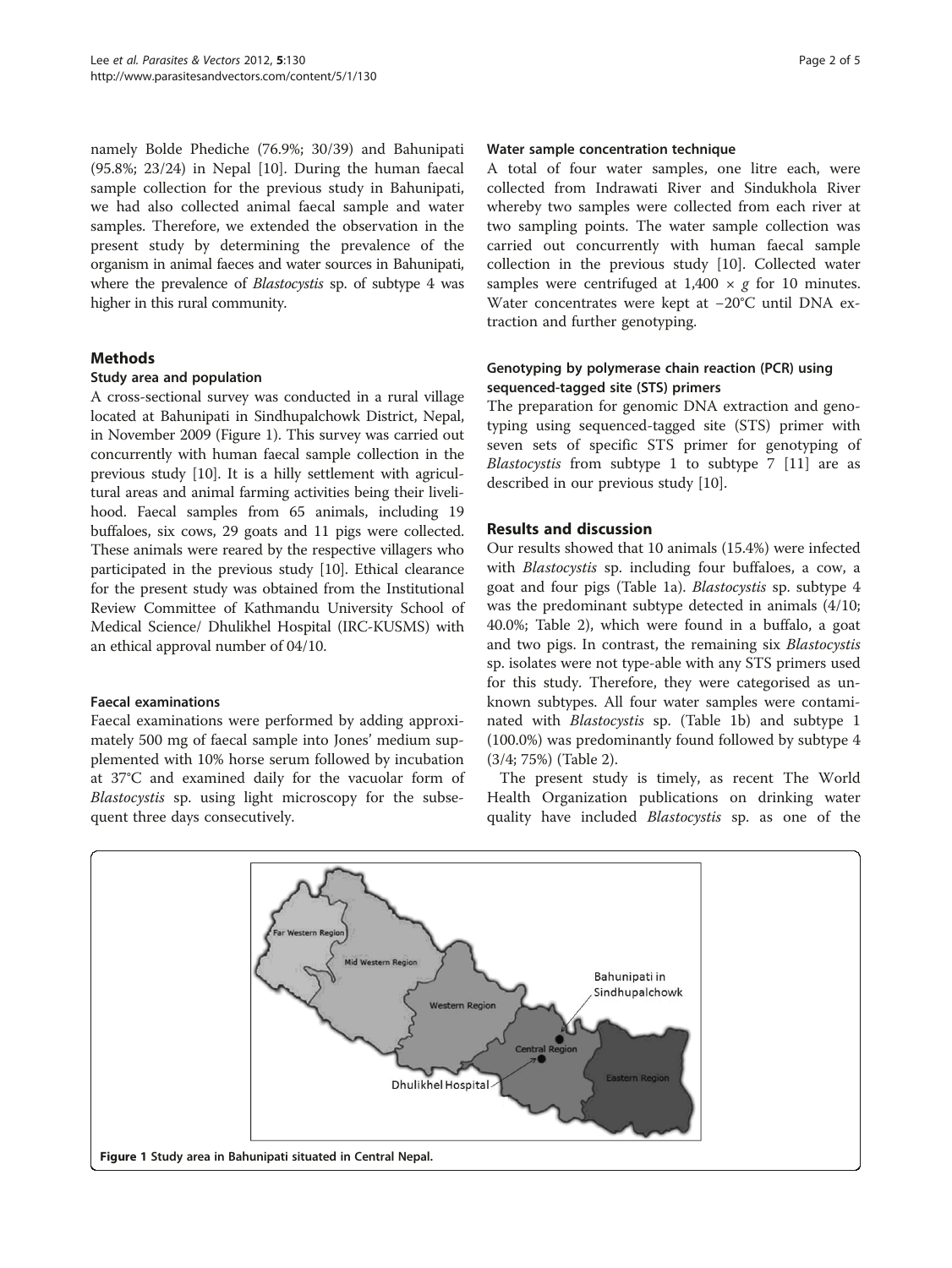<span id="page-2-0"></span>Table 1 Prevalence of Blastocystis sp. infection amongst animals (a) reared by the villagers in Bahunipati, Nepal and prevalence of Blastocystis sp. contamination in the rivers (b)

| (a) | <b>Animals</b>     | No. of<br>animal (%) | No. of animal infected<br>by <i>Blastocystis</i> sp. (%)      |  |  |  |
|-----|--------------------|----------------------|---------------------------------------------------------------|--|--|--|
|     | <b>Buffalo</b>     | 19 (29.2)            | 4(2.1)                                                        |  |  |  |
|     | Cow                | 6(9.2)               | 1(1.7)                                                        |  |  |  |
|     | Goat               | 29 (44.6)            | 1(3.4)                                                        |  |  |  |
|     | Pig                | 11(16.9)             | 4 (36.4)                                                      |  |  |  |
|     | Total              | 65 (100.0)           | 10 (15.4)                                                     |  |  |  |
| (b) | <b>River water</b> | No. of<br>sample     | No. of sample<br>contaminated with<br><b>Blastocystis sp.</b> |  |  |  |
|     | Sindukhola River   | 2(50.0)              | 2(50.0)                                                       |  |  |  |
|     | Indrawati River    | 2(50.0)              | 2(50.0)                                                       |  |  |  |
|     | Total              | 4 (100.0)            | 4 (100.0)                                                     |  |  |  |
|     |                    |                      |                                                               |  |  |  |

pathogens to be considered for waterborne zoonoses [[12,13\]](#page-3-0).

In the current study, it is interesting to note that every family from Bahunipati who participated in this survey owned animals, which were reared next to their dwelling. Prevalence of Blastocystis sp. infection in humans in Bahunipati (36.4%) is by far the highest [[10\]](#page-3-0) as compared to two other studies in Nepal, which reported 2.8% [[14](#page-4-0)] and 25.6% [[8\]](#page-3-0) positive for Blastocystis sp.

Blastocystis sp. subtype 4 has been reported in guinea pig [[15\]](#page-4-0), lemur [\[16\]](#page-4-0), opossum [[17\]](#page-4-0), rat [\[18,19\]](#page-4-0) and woolly monkey [\[16](#page-4-0)]. However, our study found Blastocystis sp. subtype 4 in buffalo, goat and pig, which, previously have not been reported for these animals. Nonetheless, it has been reported that Blastocystis sp. subtype 1, 2, 3, 5, and 6 had been isolated from pig [\[20](#page-4-0)], but not subtype 4. From our observation, many of these studies were carried out on animals from the zoo and rarely involved livestock except some from Japan and the Philippines.

In this study, we observed that Blastocystis sp. subtype 4 that was detected in a buffalo and a pig was also found in its respective owner. These animals were reared at close proximity to their owners' houses. In a study carried out in China, molecular-based evidence showed that Blastocystis sp. subtype 5 in pigs was also detectable in

Table 2 Subtype classification of Blastocystis sp. in Bahunipati obtained from animals and rivers

|                | Subtype classification |  |         |  |  |  |                                          |  |  |
|----------------|------------------------|--|---------|--|--|--|------------------------------------------|--|--|
| 1ª             |                        |  |         |  |  |  | 2 3 4 <sup>a</sup> 5 6 7 Unknown $1+4^b$ |  |  |
| Animals (10) 1 |                        |  | 0040006 |  |  |  |                                          |  |  |
| Waters $(4)$ 4 |                        |  | 0030000 |  |  |  |                                          |  |  |
| .              |                        |  |         |  |  |  |                                          |  |  |

 $a$  Including mixed subtypes  $1 + 4$ .

**b** Blastocystis sp. mixed subtypes infection.

the humans who reared those pigs, suggesting that subtype 5 may be transmitted zoonotically [\[21\]](#page-4-0). Therefore, in the same light, our finding provides possible molecularbased evidence suggesting zoonotic potential of Blastocystis sp. subtype 4. It has also been reported in our previous study conducted in Malaysia that individuals who work closely with animals do stand at risk of acquiring Blastocystis sp. infection [\[5\]](#page-3-0). This finding was further supported by research done for faecal samples collected from animal facilities in the Philippines [[6\]](#page-3-0) and in Australia, Belgium and the Netherlands [[7\]](#page-3-0).

Our finding concurs with that by Leelayoova and colleagues [[1](#page-3-0)], reporting the presence of Blastocystis sp. subtype 1 in drinking water. From our previous finding [[10](#page-3-0)], it was shown that 37.5% of individuals in Bahunipati were infected by Blastocystis sp. subtype 1. The same subtype was shown to be present in two rivers that flowed beside the village in Bahunipati. Interestingly, both rivers were also contaminated with Blastocystis sp. subtype 4 while 95.8% of the communities in Bahunipati were infected by this subtype, which is the predominant subtype found in the community [[10](#page-3-0)]. We observed that a poorly built and maintained septic tank was in close proximity to houses and the river, which could have facilitated seepage of Blastocystis sp. from faeces belonging to humans into the river and thus contaminating drinking water sources. Our previous study also revealed that both the older sister (15 years old) and younger brother (12 years old) in a same family were infected by Blastocystis sp. subtype 4, which could occur through various ways to facilitate human-to-human contamination.

Therefore, the molecular evidence presented in this study suggests that the Indrawati River and the Sindukhola River may be contaminated with faeces containing Blastocystis sp. subtype 4 from humans and Blastocystis sp. subtype 1 and 4 from animals. Since the contaminated rivers are the water sources for this community, drinking water from these rivers may facilitate waterborne contamination of Blastocystis sp. to them. In addition, poor hand hygiene could have facilitated the transmission from animals to humans. It is postulated that Blastocystis sp. subtype 4 that was pervasively found in humans, animals and rivers might be transmitted through human-to-human, zoonotic and waterborne contaminations. All three possible modes of contamination by *Blastocystis* sp. in Bahunipati, Nepal, are illustrated in Figure [2](#page-3-0).

The current study is in agreement with that of Eroglu and Koltas [[2\]](#page-3-0), who reported the presence of Blastocystis sp. in infected patients, animals they reared and tap water, which was their source of drinking water. However, only Blastocystis sp. subtypes 1, 2 and 3 were detected in humans and animals, while only subtype 1 was detected in water in that study. Blastocystis sp.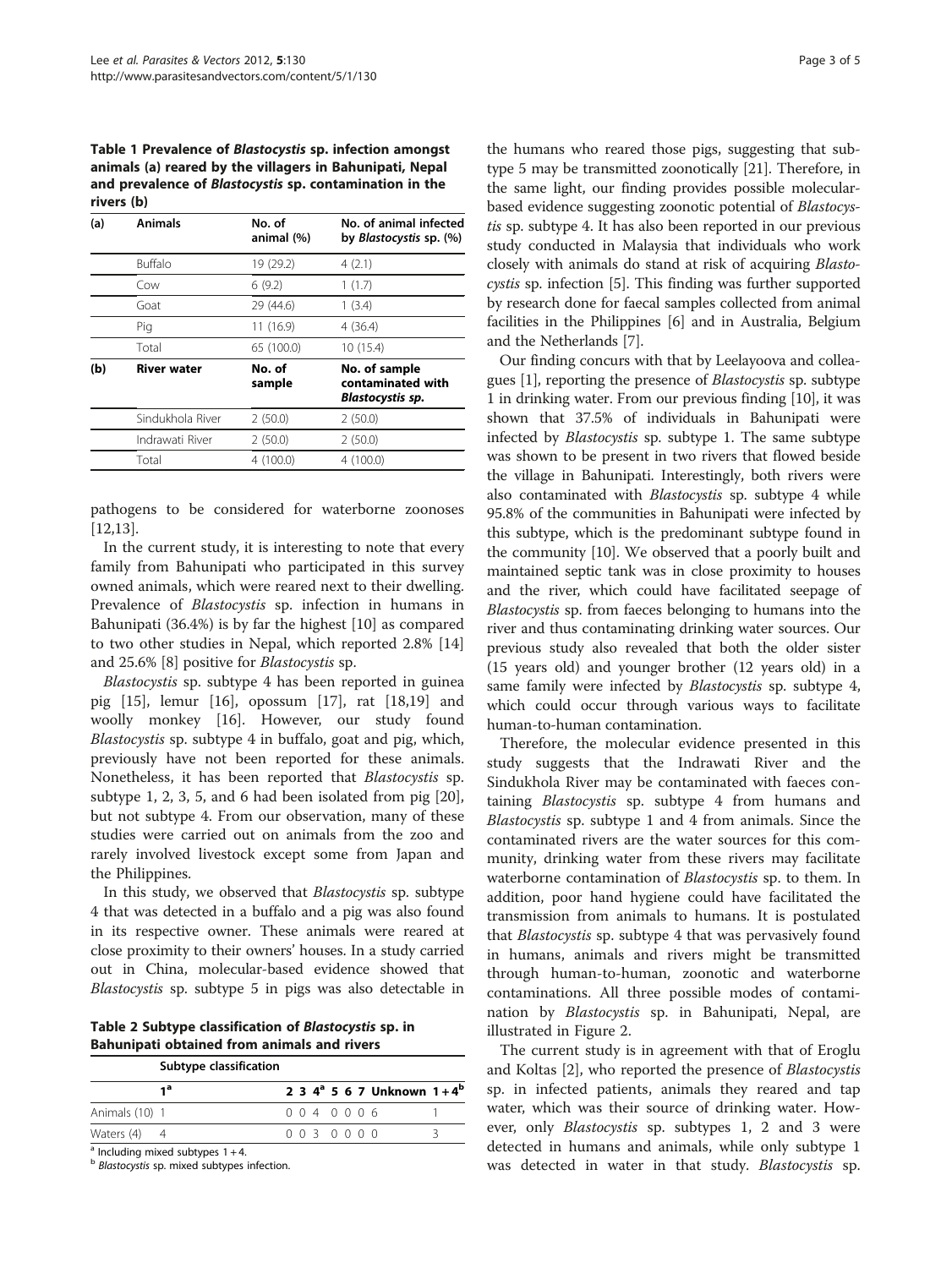<span id="page-3-0"></span>

subtype 1 has also been reported in drinking water in a study conducted in Northern Thailand [1]. Therefore, the uniqueness of our current study is the detection of subtype 4 in animals and river water samples closely associated with village dwellers with an unusually high prevalence of subtype 4, not commonly seen in human populations. Even in studies where Blastocystis sp. subtype 4 was reported as the predominant subtype, it was found in patients [\[22,23](#page-4-0)] and not in rural communities [10].

# Conclusions

To the best of our knowledge, this is the first study to comprehensively provide molecular evidence supporting waterborne zoonotic transmission of Blastocystis sp. in a rural community. Specially, our data suggests the presence of waterborne and zoonotic transmissions of Blastocystis sp. subtype 4. We suggest that screening for Blastocystis sp. contamination needs to be performed as part of water quality assessments. Public education and proper management of livestock contamination may help reduce the incidence of Blastocystis sp. transmission in such communities.

#### Competing interests

The authors declare that they have no competing interests.

#### Authors' contributions

LIL participated in the design of the study, performed all sample collection, examination of the samples, analysed the results and wrote the manuscript. TTC participated in the design of the study and revised the manuscript. BMK coordinated the research in Nepal. SKG conceived the study, participated in the design of the study and revised the manuscript. All authors read and approved the final version of the manuscript.

#### Acknowledgements

The authors thank the staffs at the Department of Parasitology, Department of Microbiology and Department of Community Programmes in Dhulikhel Hospital Kathmandu University Hospital, participants and officers from Bahunipati Health Centre for their commitment. This study was supported by UM.C/625/1/HIR/031, a research grant awarded by University of Malaya.

#### Author details

<sup>1</sup>Department of Parasitology, Faculty of Medicine, University of Malaya, Kuala Lumpur 50603, Malaysia. <sup>2</sup> Department of Community Programmes, Dhulikhel Hospital Kathmandu University Hospital, Dhulikhel Kavre, GPO Box 11008, Kathmandu, Nepal.

#### Received: 24 January 2012 Accepted: 15 April 2012 Published: 28 June 2012

#### References

- 1. Leelayoova S, Siripattanapipong S, Thathaisong U, Naaglor T, Taamasri P, Piyaraj P, Mungthin M: Drinking water: a possible source of Blastocystis spp. subtype 1 infection in schoolchildren of a rural community in Central Thailand. AmJTrop Med Hyg 2008, 79:401–406.
- 2. Eroglu F, Koltas IS: Evaluation of the transmission mode of Blastocystis hominis by using PCR method. Parasitol Res 2010, 107:841-845.
- 3. Tan KSW: New insights on classification, identification, and clinical relevance of Blastocystis spp. Clin Microbiol Rev 2008, 21:639-665.
- 4. Yoshikawa H, Abe N, Iwasawa M, Kitano S, Nagano I: Genomic analysis of Blastocystis hominis strains isolated from two long-term health care facilities. J Clin Microbiol 2000, 38:1324–1330.
- 5. Rajah-Salim H, Suresh KG, Vellayan S, Mak JW, Khairul AA, Init I, Vennila GD, Saminathan R, Ramakrishnan K: Blastocystis in animal handlers. Parasitol Res 1999, 85:1032–1033.
- 6. Rivera WL: Phylogenetic analysis of Blastocystis isolates from animal and human hosts in the Philippines. Vet Parasitol 2008, 156:178–182. doi[:10.1016/j.vetpar.2008.06.001.](http://dx.doi.org/10.1016/j.vetpar.2008.06.001)
- 7. Parkar U, Traub RJ, Vitali S, Elliot A, Levecke B, Robertson I, Geurden T, Steele J, Drake B, Thompson RC: Molecular characterization of Blastocystis isolates from zoo animals and their animal-keepers. Vet Parasitol 2010, 169:8–17.
- 8. Yoshikawa H, Wu Z, Pandey K, Pandey BD, Sherchand JB, Yanagi T, Kanbara H: Molecular characterization of Blastocystis isolates from children and rhesus monkeys in Kathmandu, Nepal. Vet Parasitol 2009, 160:295–300.
- Suresh KG, Smith HV, Tan TC: Viable Blastocystis hominis cysts in Scottish and Malaysian sewage samples. Appl Environ Microbiol 2005, 71:5619–5620.
- 10. Lee IL, Tan TC, Tan PC, Nanthiney DR, Biraj MK, Surendra KM, Suresh KG: Predominance of Blastocystis sp. subtype 4 in rural communities, Nepal. Parasitol Res 2012, 110:1553–1562.
- 11. Yoshikawa H, Wu Z, Kimata I, Iseki M, Ali IKMD: Polymerase chain reactionbased genotype classification among human Blastocystis hominis populations isolated from different countries. Parasitol Res 2004, 94:22–29.
- 12. Suresh K, Smith HV: Tropical organisms in Asia/Africa/South America. In Waterborne zoonoses: identification, causes, and control. Edited by Cotruvo JA, Dufour A, Rees G, Bartram J, Carr R, Cliver DO, Craun GF, Fayer R, Gannon VPJ. London: IWA Publishing; 2004:100–121.
- 13. World Health Organization: Microbial fact sheets. In World Health Organization Guidelines for Drinking-Water Quality (WHO GDWQ). 4th edition. Malta: Gutenberg; 2011:271–273.